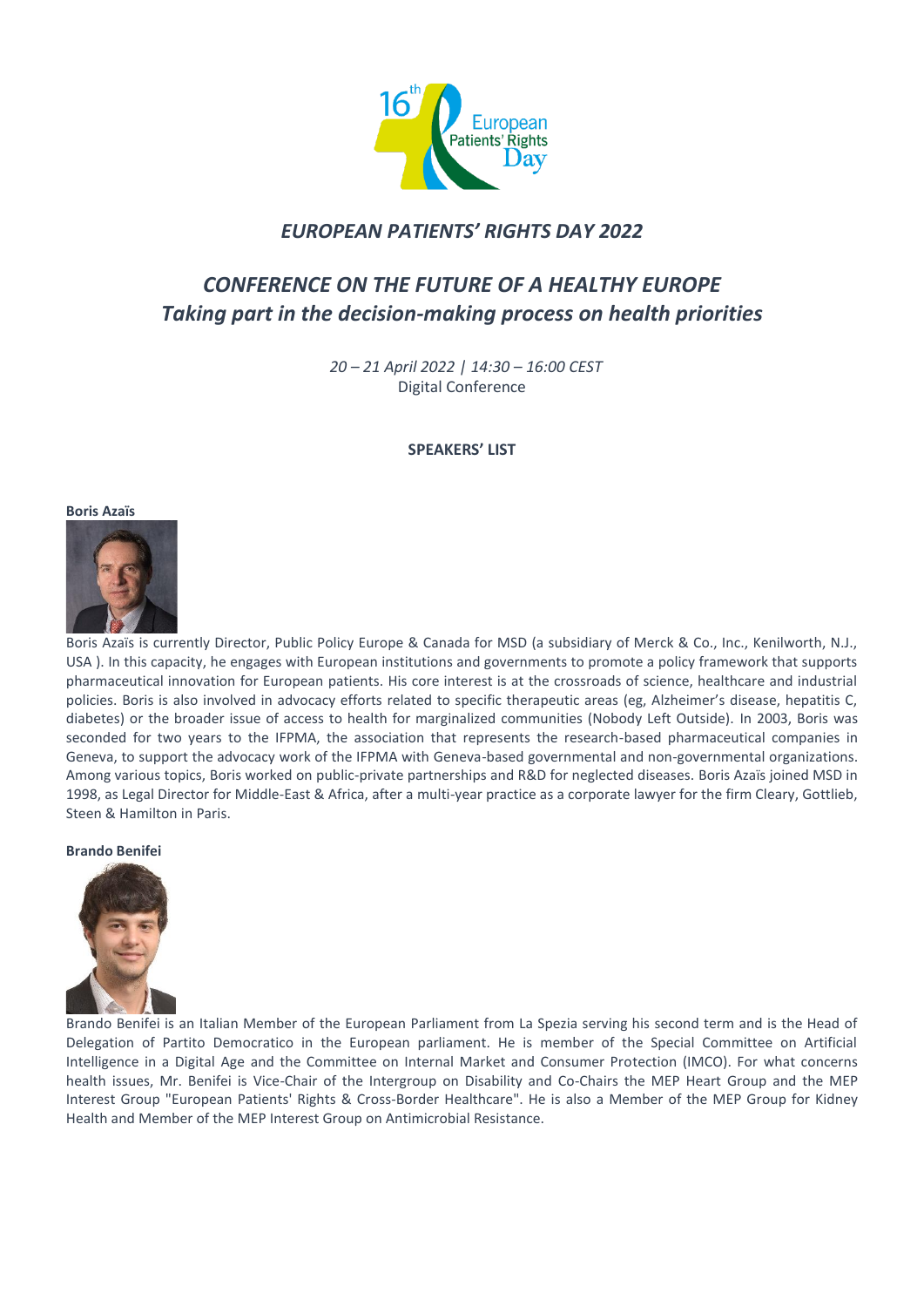#### **Laura Cande**



Laura is Policy and Projects Consultant at EHMA, where she coordinates the work of the Scientific Advisory Committee, the Annual Conference Committee, and the Conference Rapporteurs Programme; as well as projects on vaccine uptake, health management digital skills, and process improvement. Laura is an experienced health manager having worked as a coordinator in quality and process improvement projects to increase efficiency, compliance with legislation requirements, and patient satisfaction in the United States. In Haiti she oversaw project implementation in various international nongovernmental organisations in humanitarian emergency response and development. She holds a Master's in Public Health Sciences with a focus on health policy & systems from the Université Libre de Bruxelles and a BSc in Health Care Systems Administration.

# **Francesca Colombo**



Francesca Colombo, M.Sc., is Head of the Health Division at the Organisation for Economic Co-operation and Development. She oversees OECD work on health, which aims at providing internationally comparable data on health systems and applying economic analysis to health policies, advising policy makers, stakeholders and citizens on how to respond to demands for more and better health care and make health systems more people centred. Major activities of the OECD Health Division cover the response to the COVID-19 crisis and solutions to make health systems more resilient; trends in health spending; measuring of health care outcomes, activities and inputs; health care quality policies; assessing health system efficiency and value for money; health workforce; long-term care systems and ageing; the economics of public health; pharmaceutical policies, new technologies, big data and Artificial Intelligence in health. Mrs Colombo has over 25 years of experience leading international activities on health and health systems. Over her career, she travelled extensively in Europe, South America and Asia, advising governments on health system policies and reforms.

# **Gisèle Diallo**



Gisèle Diallo is a policy officer in the Ministry of solidarities and health, specifically in charge of the European issues regarding social security and social protection. Previously, she worked more specifically on the national pensions issues and the accidents at work and occupational diseases French system. She is one of the French delegates in the Social Protection Committee, attached to the European Commission. She also participated and intervened in several mutual learning events especially on long term care and the role of the carers and in the mutual learning workshops on implementation of the recommendation on access for all to social protection (reco 8 november 2019). She worked with other directorates of the health Minister to coordinate the National recovery and resilience plan, especially on the health chapter.

# **Paul Garassus**

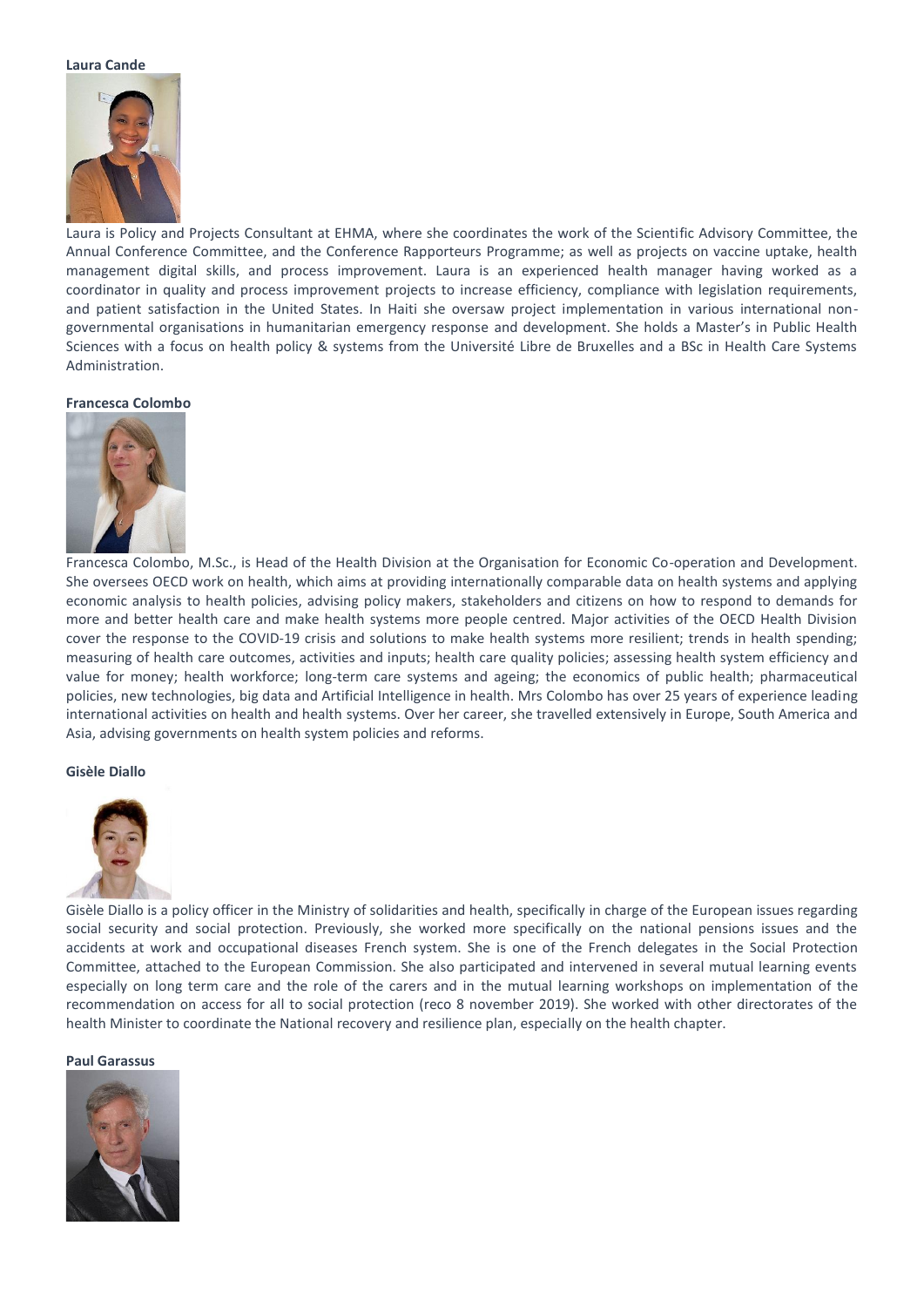Paul Garassus (Neurologist, MD) is President of the UEHP, Vice President of SFES (French Health Economics Society) and President of the Scientific Council of BAQIMEHP (BAQIMEHP professional formation and analysis for the private sector of French hospitalisation) represents Private Sector at European level since 2008. UEHP supports development of certified private hospitals in contract with national Social Insurance, for innovation and sustainable health systems in EU28. He contributed to personal development and risk management formation to health care professionals as well as professional health care reforms following financial crisis in Europe, relationship with patients and health professionals, related to quality and information. He coordinates Private Healthcare Sector publications (Parliament Magazine) and recently organized a public meeting in European Parliament presenting UEHP Factbook.

#### **Miriam Gargesi**



Miriam Gargesi leads Illumina Government Affairs activities in Europe, Middle East and Africa. Miriam has longstanding experience in government affairs at pan-European and country-level, spanning across pharmaceuticals and medical devices alike. Prior to joining Illumina, she worked as Associate Director Government Affairs EMEA at Gilead Sciences. Before that she served for several years as Director for Healthcare Biotechnology at EuropaBio, the European Association for Bioindustries, and previously led the Government Affairs department at EDMA, the European Diagnostics Manufacturers Association. Miriam holds an MSc in European Political Economy from the London School of Economics and Political Science (LSE), as well as a BSc in International Relations from the University of Wales, Aberystwyth, and McGill University.

# **Antonio Gaudioso**



Antonio Gaudioso graduated in Political Science and has been working for 20 years to promote and protect the rights of citizens and consumers in Italy and in Europe, thanks to his work within Cittadinanzattiva, where he worked until he was appointed Head of the Technical Secretariat of the Italian Minister of Health in November 2021. He has been Senior Advisor to the World Bank on the "connect for climate" campaign on climate change and a member of the National Council of Consumers and Users (CNCU) of the Ministry of Economic Development and Vice President of the Health City Institute, member of the foundation for the personalized medicine. He fulfilled the role of spokeperson of the scientific technical committee about vaccines of ECDC (European Centre for disease prevention and control), member of the Scientific Committee on Post Marketing Surveillance on Covid Vaccines at AIFA.

#### **Giovanni Gorgoni**



Giovanni Gorgoni is the chairman of EUREGHA (European Regional and Local Health Authorities, treasurer of EuroHealthNet (health promotion and health inequalities) and member of the executive board of EHTEL (eHealth and telemedicine), vice president of italian network NISAN (health clinical costing) and professor of Public Management at Bari LUM University. Currently he is also the CEO of AReSS Puglia, the regional government agency of Apulia Region for innovation in health and social care. Previously he administered the apulian Health Department, two local health authorities and he has been facility manager, financial manager and operations manager in the healthcare sector between Rome and Milan.

#### **Igor Grzesiak Członek Zarządu**

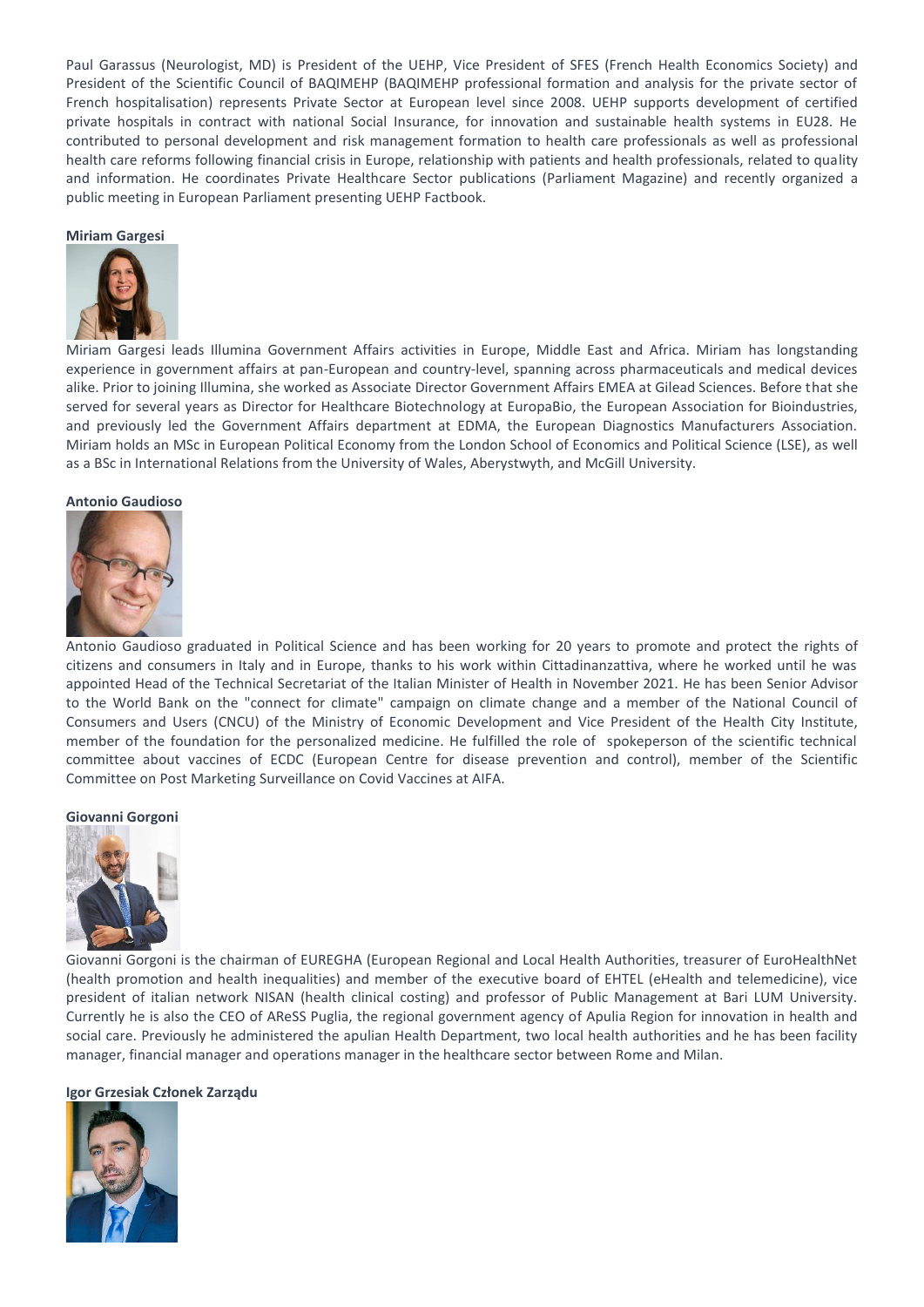Igor Grzesiak Członek Zarządu is the Vice president of the Polish Institute for Patients' Rights and Health Education. He completed his post-graduate studies in Project Management at the Faculty of Management of the University of Warsaw. Coordinator of many social actions in the field of prevention of civilization diseases. He led major projects under the Fund for Non-Governmental Organisations — Swiss Contribution, and EEA-funded Citizens for Democracy and Active Citizens programmes. He cooperated in projects implemented through grants from the Ministry of Health, the Citizens' Initiatives Fund and the Erasmus+ programme. Chairman of Supervisory Board of the Camillian Mission for Social Assistance Foundation. Secretary of the team of experts to develop the Government Health Policy Project for 2022-2026 "Antiretroviral treatment of people living with HIV in Poland". In 2021, appointed by the Patient Ombudsman to a team of experts in the project "First, the patient — actions of the Patient Ombudsman to improve the quality of health services".

# **Christiaan Keijzer**



Christiaan Keijzer is the President of the Standing Committee of European Doctors (CPME), Chair of the central educational board at the Radboud University Medical Center Nijmegen, Board member, vice-president and financial officer of the Royal Dutch Medical association (KNMG) and Member of the Healthcare Professionals Working Party (HCPWP) of the European Medicines Agency (EMA), Vice-president of the European federation of salaried doctors (FEMS) and Member of the regional medical disciplinary boards in the Netherlands. Currently he is working as consultant anaesthesiologist and resident training director of anaesthesiology at the Radboud University Medical Center in Nijmegen.

# **Stella Kyriakides**



Stella Kyriakides is the European Commissioner for Health and Food Safety. She has been leading the Commission's work to coordinate the EU's health response to COVID-19. She is responsible for the establishment of a strong European Health Union and Europe's Beating Cancer Plan. She is leading the new 'Farm to Fork' strategy for sustainable food. Her responsibilities include enforcing EU food, animal welfare, animal and plant health laws. Previously, she was a clinical psychologist for the Cyprus Ministry of Health. In 2006-2019, she served in the Cyprus Parliament for the Democratic Rally party, of which she was the Vice-President. She was appointed Head of the Cyprus Delegation to the Parliamentary Assembly of the Council of Europe (PACE). In 2017, she was elected President of the PACE.

#### **Marc Lange**



Marc Lange is the Secretary General of the European eHealth Stakeholder Platform (EHTEL). EHTEL is the leading collaboration platform for decision makers and implementers in Europe, engaged in supporting the transformation of the health and care practice in Europe through digital health. The association brings together under one roof a wide range of constituencies crucial for the betterment of health and social care with digital health. Marc has 30 years of experience in Project/Programme Management of international/European projects and close to 20 years in the digital health field. His experience covers domains such as facilitating sharing good practices in a multi-disciplinary environment, advising implementers and policy makers on the digital transformation of health and care systems and supporting international/European projects in reaching out a large and multi-stakeholder audience.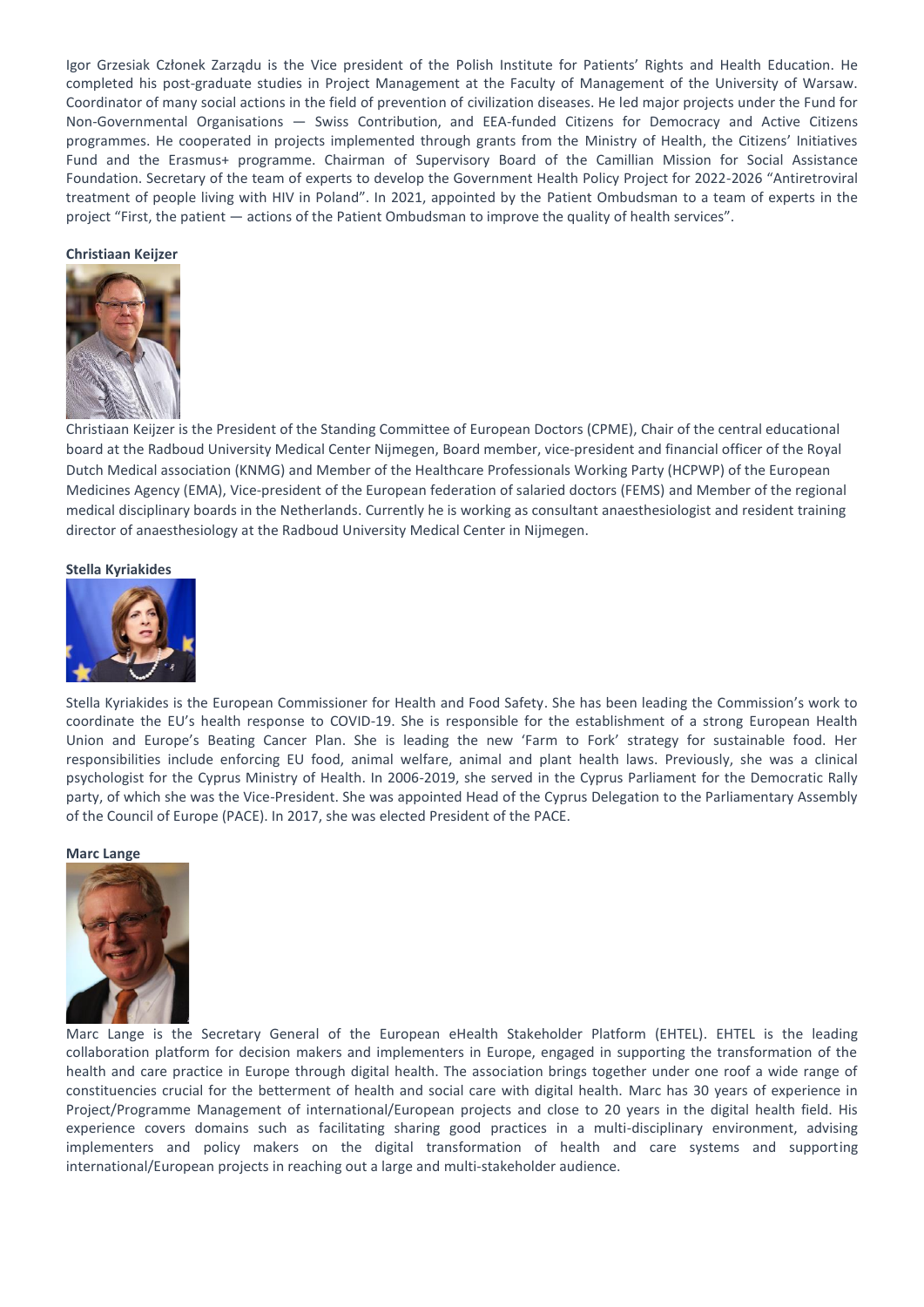# **Brian Maguire**



Brussels and Washington-based journalist, producer, broadcaster, and events moderator, Brian Maguire, hosts live radio and television debates with European Commissioners, Ambassadors, Members of the European Parliament, and independent experts, as well as United States politicians and business representatives. A Euronews and Irish television contributor, he also presents the EURACTIV digital technology series 'The Presidency' and the political interview series 'Over A Coffee'. He specialises in European politics and business, exploring Europe's competing policy dimensions, including the digital economy, the Green Deal, human rights, the rule of law and transatlantic relations. He has worked across a broad range of publications, especially within the business-to-business sector. A specialist in corporate and political communications, his clients include start-ups, SMEs, blue chip companies, European Union institutions, and NGOs with a human rights focus.

# **Anna Lisa Mandorino**



Anna Lisa Mandorino is General Secretary of Cittadinanzattiva. Graduated in classical literature, she specialized in European Public Relations and Corporate Social Responsibility. In Cittadinanzattiva she first dealt with Communication, then with the General Management through the coordination of activities and projects for the promotion of civic activism and participation. She operates, within the organization with particular attention to public policies on health, services, education and training, human and civil rights, to affirm new forms of civic action and governance of public processes, especially connected with the protagonism of local communities, the involvement of stakeholders, institutional dialogue.

# **Mauro Marè**



Mauro Marè is Full Professor of Public Economics at Viterbo's Tuscia Univerity and Full Professor of Public Economics at Rome's LUISS University. He has been personal advisor of the past three mandates of Ministry of Finance, member of the supervisory board of the Human Technopole Foundation in Milan, Head (and member) of the Italian delegation in some OECD and EU working groups such as: the Network on Fiscal Relation of the OECD (Vice Chairman), the WP1, the EDRC and the working group on Quality of Public Finances of the european Commission. Visiting Professor at the Department of Economics at Harvard and President of the LUISS Osservatorio Welfare.

#### **Victor Mendonça**



Victor Lino Mendonça is the Head of Corporate Affairs for Viatris in Europe and Board member of Medicines for Europe. Formerly, he was leading the Health Economics department at Medicines for Europe. He was also Advisor to the Executive Board of INFARMED for almost 8 years and prior to this, was the Advisor to the Health Secretary of State to the Ministry of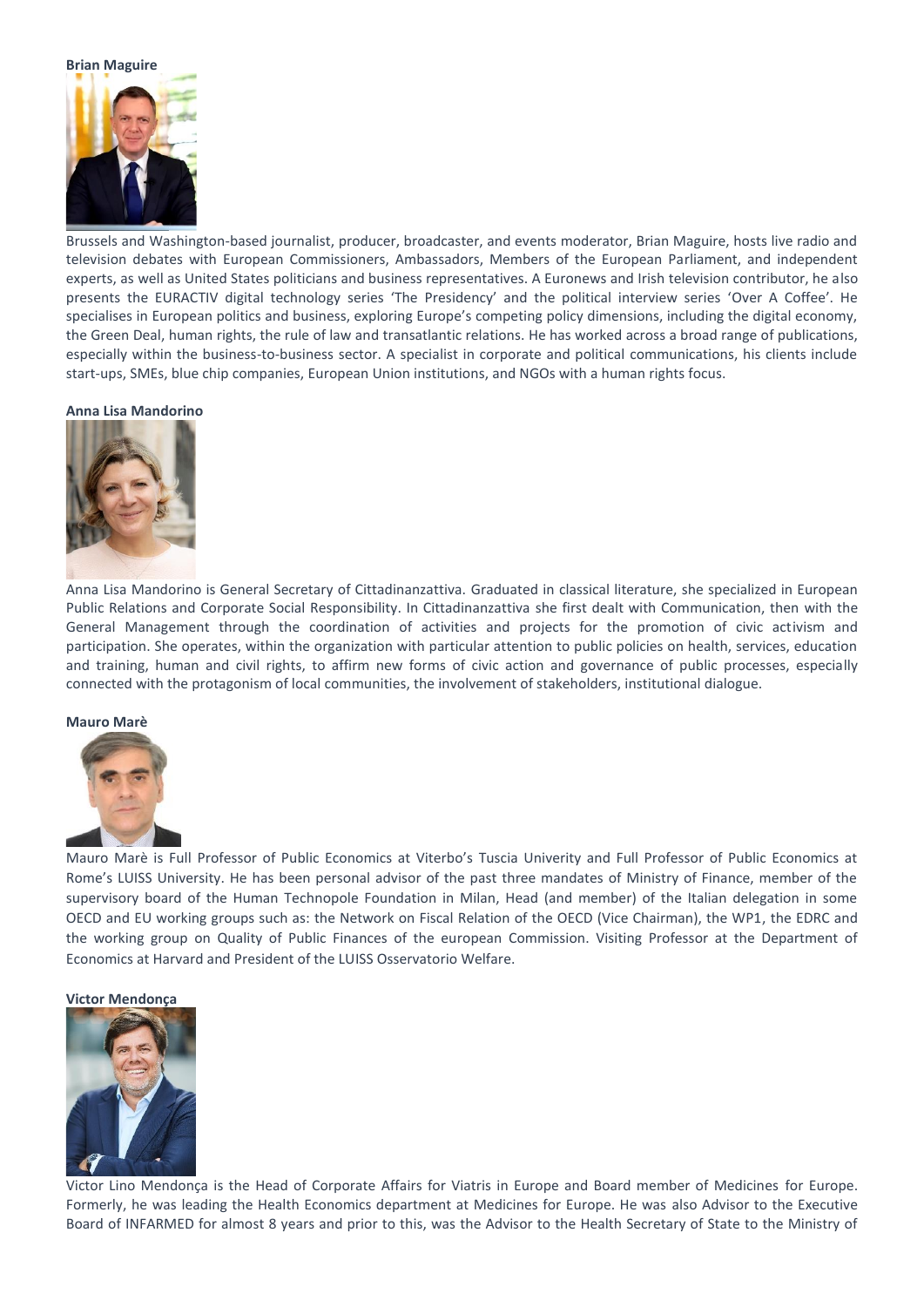Health in Portugal. He has more than 20 years of experience in pharmaceuticals sector having also worked in FMCG sector. Victor graduated in Business Administration by Universidade Católica Portuguesa in Portugal.

**Ilaria Passarani** 



Ilaria Passarani is the Secretary General of PGEU, the organization representing European community pharmacists. She provides strategic direction and leadership to the organization while managing the day-to-day operations of PGEU, its ongoing relationships with member associations and other stakeholders, as well as representing the pharmacy sector in various European fora. She is Vice-President and member of the Board of Directors of EMVO, the European Medicines Verification Organization. Before joining PGEU Dr. Passarani worked as Head of the food and health Department at the European Consumer Organization BEUC. She also served as a member of the European Medicines Agency (EMA) Management Board. She graduated cum laude in Economics from Bocconi University (Italy) and holds a PhD from the Faculty of Health, Medicine and Life Sciences at the Maastricht University (The Netherlands).

#### **Gábor Pogány**



Dr. Gábor Pogány holds a Ph.D. in Biochemistry. His middle daughter is affected with Williams Syndrome (WS). In cooperation with others, Gábor established the Hungarian Williams Syndrome Association (HWSA) in 1998, then initiated the foundation of the European Federation of Williams Syndrome Association (FEWS) as well as the Hungarian Rare Diseases Federation (HUFERDIS), or recently the Hungarian Alliance of Patient Organizations (HAPO) and National Patient Forum. He was an alternative patient representative of EURORDIS in the European Union Committee of Experts on Rare Diseases (EUCERD) and he is a member of Orphanet International Advisory Board. He was involved in the development of European Reference Networks, participating in EURORDIS Patient Advocacy Group (ePAG), and in the formation of European Social Policy of Rare Diseases as a member of EURORDIS Social Policy Action Group (SPAG).

#### **John F. Ryan**



John F. Ryan is Director of the European Commission Public Health directorate since September 2016 and acting Deputy Director-General for Health since December 2021. He is currently the Commission representative on the Board of the European Centre for Disease Prevention and Control.

Current priorities include management of the Covid pandemic, implementation of an EU cancer plan, antimicrobial resistance, vaccination policies, and the implementation of financial instruments to support health, including research.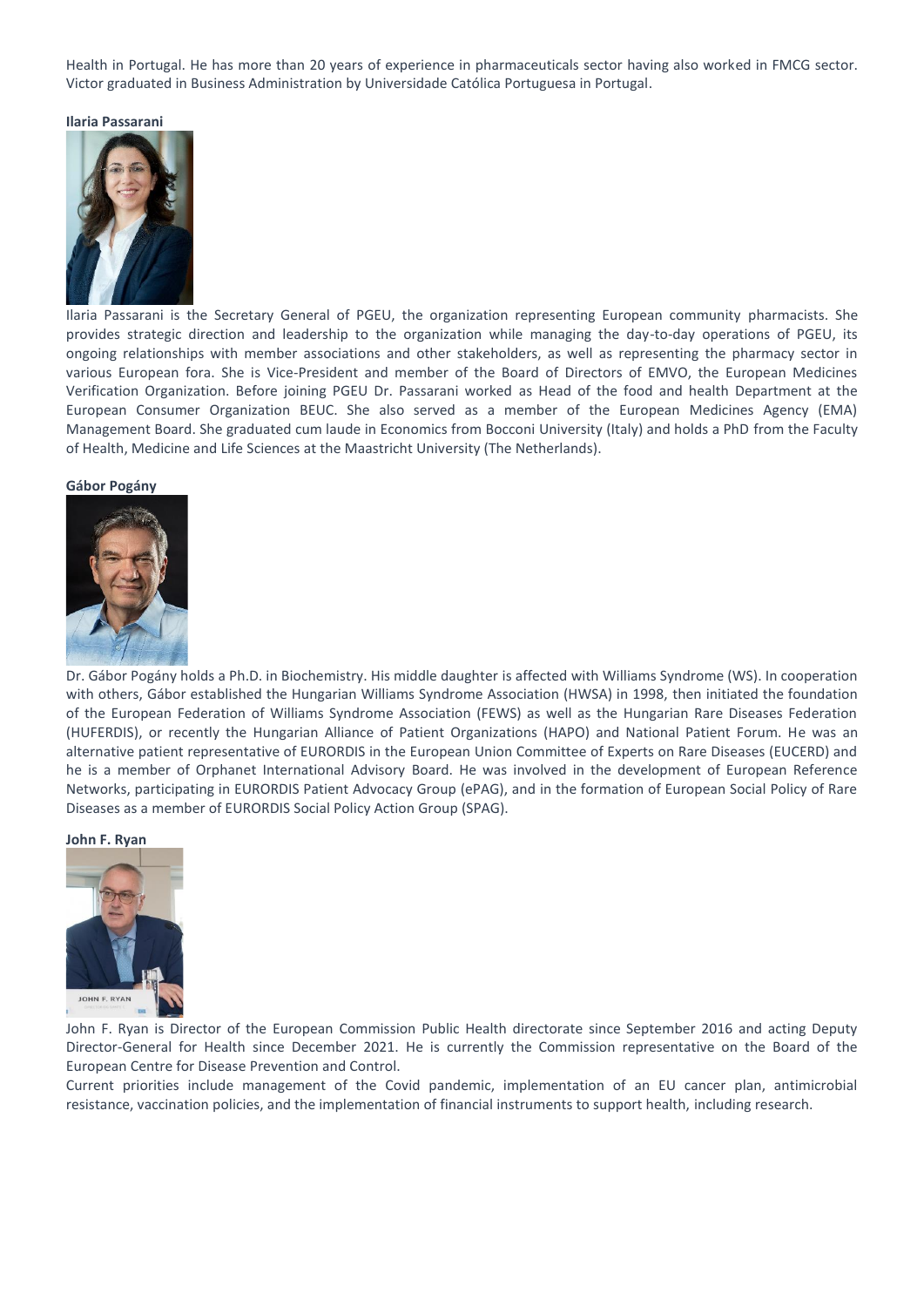#### **Tomislav Sokol**



Tomislav Sokol was born in Zagreb in 1982. He obtained his first degree in law at the Faculty of Law, University of Zagreb, in 2006, magna cum laude. He then obtained a Masters of Law (LL.M.) specialising in European Union Law at the Katholieke Universiteit Leuven (KUL), Belgium, in 2009, magna cum laude. He defended his PhD at KUL, dealing with free movement of cross-border health care services in the EU and its impact on national health insurance systems in 2014. During his studies, in 2004, Tomislav Sokol became a Member of the Croatian Democratic Union (HDZ). He climbed the party ranks during the next decade, always emphasising on Christian Democratic values as the cornerstone of its identity. He was an Assistant Minister in the Ministry of Science and Education, after which he became a Member of the Croatian Parliament. He was a Member of the Croatian Parliament until July 2019, when he became a Member of the European Parliament. He is a Member of the Committee on the Internal Market and Consumer Protection and a Substitute Member of the Committee on Regional Development. MEP since 2019.

#### **David Somekh**



Dr David Somekh. was a forensic psychiatrist, psychoanalyst and experienced clinician in management for many years who retired from the UK NHS fifteen years ago. He has been involved in healthcare quality since 1988. He was a member of the Executive of the European Society for Quality in Healthcare from 1998-2015, and was President 2005-7. David and three colleagues set up EHFF, the European Health Futures Forum, as a not-for–profit network organisation in 2013 looking at more sustainable models of healthcare than the current ones. He is currently Network Director. EHFF is now a Charity registered in Ireland. David chaired the Economy working group of All Policies for the Healthy Europe (AP4HE) 2020-2021 of which EHFF is a knowledge partner and EHFF is also currently a knowledge partner for EHP7.

#### **Erick Tyssier**



Erick Tyssier has more than 15 years of experience in healthcare & life science policy and corporate advocacy, leading public affairs missions in the healthcare sector. He joined TEVA in 2013, to establish the European Government Affairs function handling Teva's relationships with the EU institutions and coordinating policy and advocacy at national level, as well as Teva Europe ESG agenda. Previously he worked at Sanofi in several commercial related positions in Asia and in France before moving to Brussels in 2005. Erick is a Doctor in pharmacy, and has 2 master degrees: one in Regulatory Affairs and one in pharmaco-economics.

# **Mariano Votta**